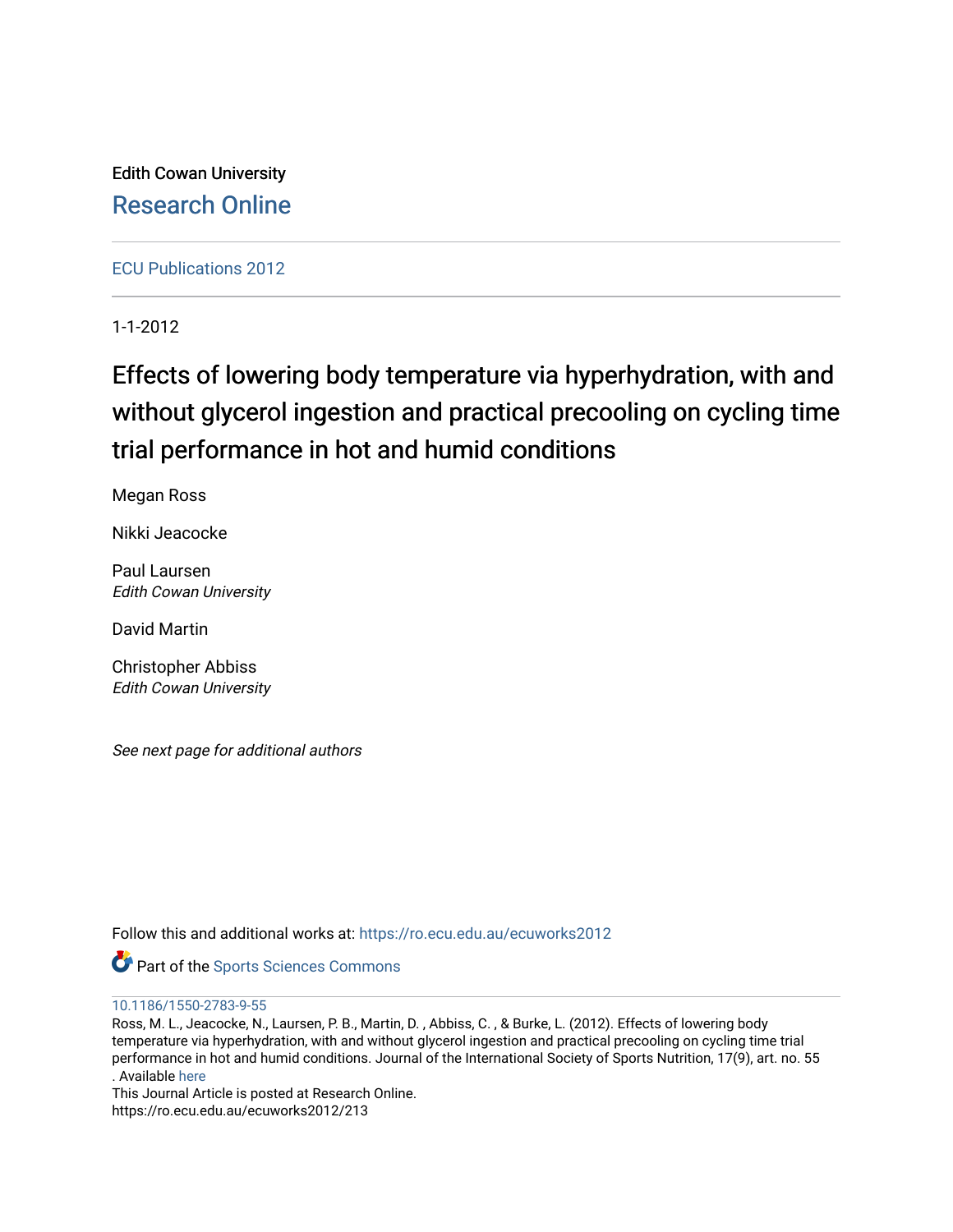# Authors

Megan Ross, Nikki Jeacocke, Paul Laursen, David Martin, Christopher Abbiss, and Louise Burke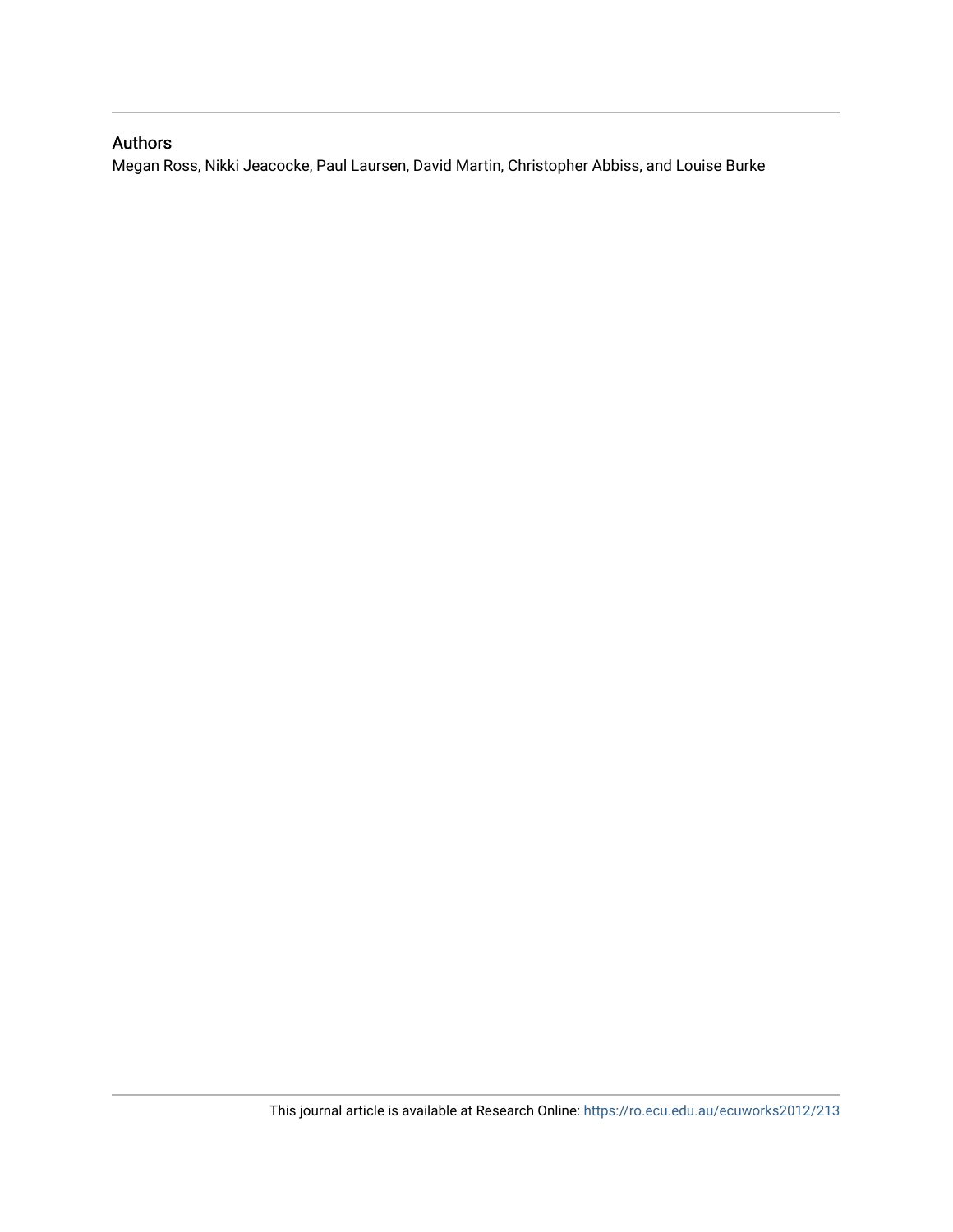# **RESEARCH ARTICLE Example 20 and 20 and 20 and 20 and 20 and 20 and 20 and 20 and 20 and 20 and 20 and 20 and 20 and 20 and 20 and 20 and 20 and 20 and 20 and 20 and 20 and 20 and 20 and 20 and 20 and 20 and 20 and 20 an**



# Effects of lowering body temperature via hyperhydration, with and without glycerol ingestion and practical precooling on cycling time trial performance in hot and humid conditions

Megan LR Ross<sup>1,2\*</sup>, Nikki A Jeacocke<sup>1</sup>, Paul B Laursen<sup>2,3,4</sup>, David T Martin<sup>1</sup>, Chris R Abbiss<sup>2</sup> and Louise M Burke<sup>1</sup>

# Abstract

**Background:** Hypohydration and hyperthermia are factors that may contribute to fatigue and impairment of endurance performance. The purpose of this study was to investigate the effectiveness of combining glycerol hyperhydration and an established precooling technique on cycling time trial performance in hot environmental conditions.

Methods: Twelve well-trained male cyclists performed three 46.4-km laboratory-based cycling trials that included two climbs, under hot and humid environmental conditions (33.3  $\pm$  1.1°C; 50  $\pm$  6% r.h.). Subjects were required to hyperhydrate with 25 g.kg<sup>-1</sup> body mass (BM) of a 4°C beverage containing 6% carbohydrate (CON) 2.5 h prior to the time trial. On two occasions, subjects were also exposed to an established precooling technique (PC) 60 min prior to the time trial, involving 14 g.kg<sup>-1</sup> BM ice slurry ingestion and applied iced towels over 30 min. During one PC trial, 1.2 g.kg<sup>-1</sup> BM glycerol was added to the hyperhydration beverage in a double-blind fashion (PC+G). Statistics used in this study involve the combination of traditional probability statistics and a magnitude-based inference approach.

Results: Hyperhydration resulted in large reductions (−0.6 to −0.7°C) in rectal temperature. The addition of glycerol to this solution also lowered urine output (330 ml, 10%). Precooling induced further small (−0.3°C) to moderate (−0.4°C) reductions in rectal temperature with PC and PC+G treatments, respectively, when compared with CON (0.0°C, P<0.05). Overall, PC+G failed to achieve a clear change in cycling performance over CON, but PC showed a possible 2% (30 s, P=0.02) improvement in performance time on climb 2 compared to CON. This improvement was attributed to subjects' lower perception of effort reported over the first 10 km of the trial, despite no clear performance change during this time. No differences were detected in any other physiological measurements throughout the time trial.

(Continued on next page)

\* Correspondence: [megan.ross@ausport.gov.au](mailto:megan.ross@ausport.gov.au) <sup>1</sup>

<sup>2</sup>School of Exercise Biomedical and Health Science, Edith Cowan University, Joondalup, Western Australia, Australia

Full list of author information is available at the end of the article



© 2012 Ross et al.; licensee BioMed Central Ltd. This is an Open Access article distributed under the terms of the Creative Commons Attribution License [\(http://creativecommons.org/licenses/by/2.0\)](http://creativecommons.org/licenses/by/2.0), which permits unrestricted use, distribution, and reproduction in any medium, provided the original work is properly cited.

<sup>&</sup>lt;sup>1</sup> Australian Institute of Sport, Belconnen, ACT, Australia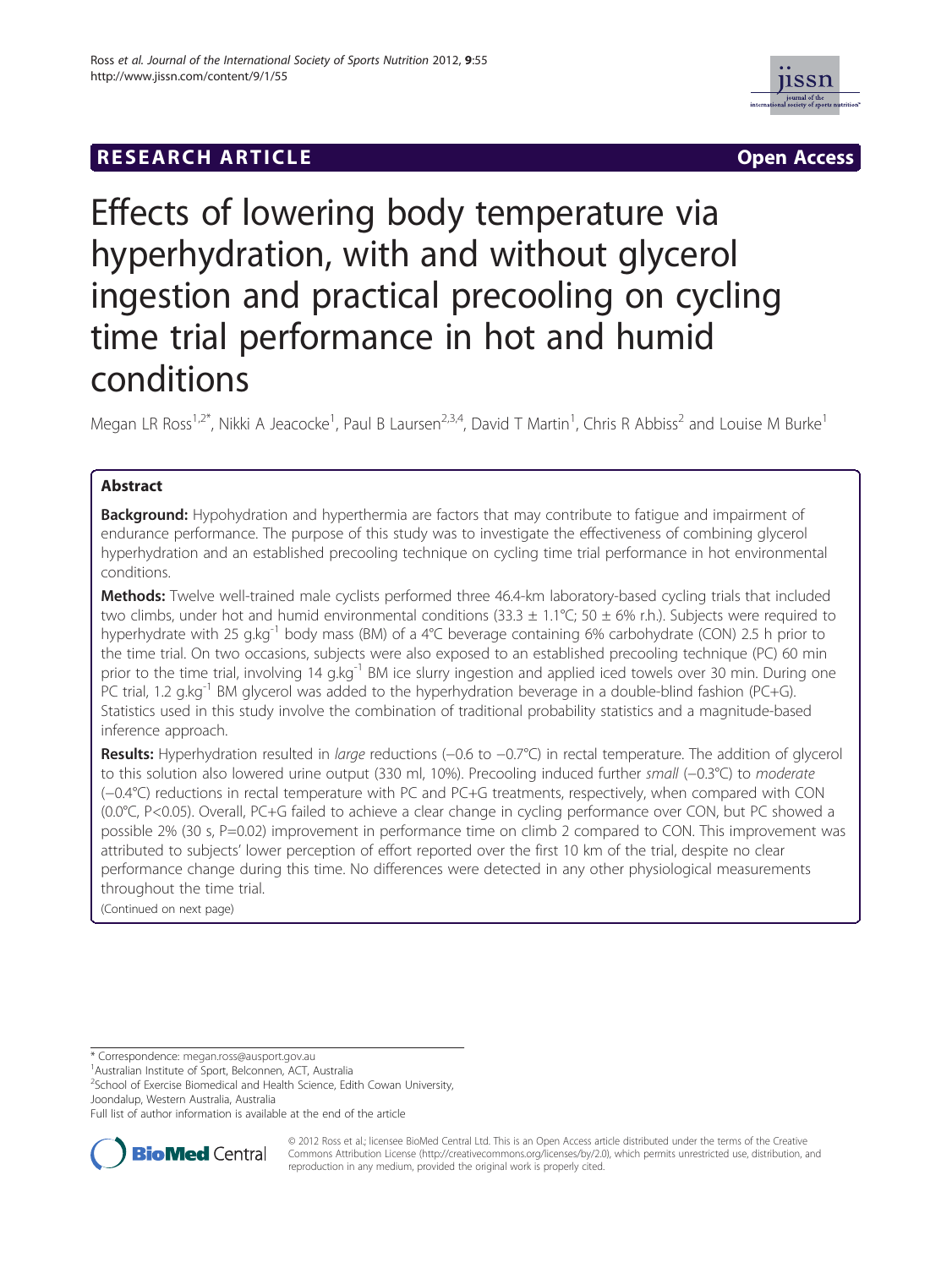#### (Continued from previous page)

Conclusions: Despite increasing fluid intake and reducing core temperature, performance and thermoregulatory benefits of a hyperhydration strategy with and without the addition of glycerol, plus practical precooling, were not superior to hyperhydration alone. Further research is warranted to further refine preparation strategies for athletes competing in thermally stressful events to optimize health and maximize performance outcomes.

Keywords: Euhydration, Hypothermia, Self-paced endurance performance, Perception of effort, Environmental heat gain, Metabolic heat gain, Heat dissipation

# Background

During strenuous exercise performed in hot and/or humid conditions, the effects of a high metabolic heat production combined with insufficient heat dissipation lead to the development of hyperthermia [[1,2\]](#page-11-0). These high body temperatures (i.e., >39°C) reduce exercise performance [[3,4\]](#page-11-0), as evidenced by the inability to sustain a constant exercise intensity [\[5,6](#page-11-0)] or through alterations in self-selected pace [[2,7\]](#page-11-0). Fortunately, there are established strategies that can be applied prior to an event that can lessen the impact of heat gain and facilitate heat loss from the body. For instance, precooling through the application or ingestion/inhalation of cold air, water and ice have been demonstrated to be effective in lowering deep body temperatures and enhancing heat storage capacity (for review, see [\[8-10](#page-11-0)]). We have recently established that a combination of external (application of iced towels) and internal (consumption of an ice slurry) cooling is a practical and effective strategy for reducing body temperature and enhancing cycling time trial performance in hot conditions [\[11,12](#page-11-0)].

Pre-exercise hyperhydration involves the deliberate intake of large fluid volumes prior to performing an exercise task. This strategy has been proposed to attenuate possible reductions in performance that may occur with dehydration in a hot environment [[13](#page-11-0)]. However, both pre-hydrating [[14\]](#page-11-0) and acute cold exposure [[15,16\]](#page-11-0) are accompanied by concomitant increases in diuresis, which may limit their usefulness prior to a prolonged event. When compared with water ingestion alone however, fluid retention is increased  $({\sim}8 \text{ ml} \text{kg}^{-1}$  body mass) when osmotically active agents such as sodium or glycerol are consumed with the fluid [\[13\]](#page-11-0). Furthermore, the addition of glucose to a solution containing glycerol may further enhance fluid absorption and be of further benefit from a metabolic perspective [[17\]](#page-11-0). A recent metaanalysis concluded that the use of glycerol hyperhydration in hot conditions provides a small (3% power output, Effect Size=0.35) but worthwhile enhancement to prolonged exercise performance above hyperhydration with water [[13](#page-11-0)]. However, some studies involving glycerol hyperhydration have failed to show performance benefits [[18](#page-11-0)-[22](#page-12-0)] and furthermore, it appears that the beneficial effects may not be simply explained in terms of an

attenuated body fluid deficit. Rather, improved exercise performance may be the result of a reduction in body temperature with glycerol hyperhydration [[18](#page-11-0)[,23,24\]](#page-12-0).

In light of the unknown but potentially interrelated effects of precooling and pre-exercise hyperhydration, with and without glycerol, on endurance performance, the present study aimed to investigate the effectiveness of combining glycerol hyperhydration and an established precooling technique on cycling time trial performance in hot environmental conditions. In addition, a sub-purpose was to examine this objective using high levels of construct validity, by using as many real-life competition circumstances as possible, such as a high pre-exercise environmental heat load and a simulated performance trial with hills and appropriate levels of convective cooling.

# Methods

#### Subjects

Twelve competitive well-trained male cyclists (mean ± SD; age  $31.0 \pm 8.0$  y, body mass (BM) 75.2  $\pm$  9.2 kg, maximal aerobic power (MAP) 444 ± 33 W, peak oxygen consumption ( $\dot{V}$  O<sub>2peak</sub>) 68.7 ± 8.8 ml.kg<sup>-1</sup>.min<sup>-1</sup>) were recruited from the local cycling community to participate in this study. Prior to commencement of the study, ethical clearance was obtained from the appropriate human research ethics committees. Subjects were informed of the nature and risks of the study before providing written informed consent. Prior to the study, subjects completed a medical questionnaire and had no prior history of heat intolerance, current injury or illness.

#### Study overview

On separate days following heat acclimation and an incremental exercise test to exhaustion, participants performed a total of three hilly 46.4-km experimental cycling time trials (described below) in hot environmental conditions  $(33.3 \pm 1.1^{\circ}\text{C}; 50 \pm 6\% \text{ r.h.})$ . Three trials were conducted in a randomized counterbalanced order. Prior to the commencement of all performance trials (t=−180 min), subjects were required to ingest 25 g.kg<sup>-1</sup> BM of a cold  $(4^{\circ}C)$ beverage containing 6% carbohydrate (CHO; Gatorade, Pepsico, Australia, NSW, Australia). Additionally, on two occasions, subjects were also exposed to an established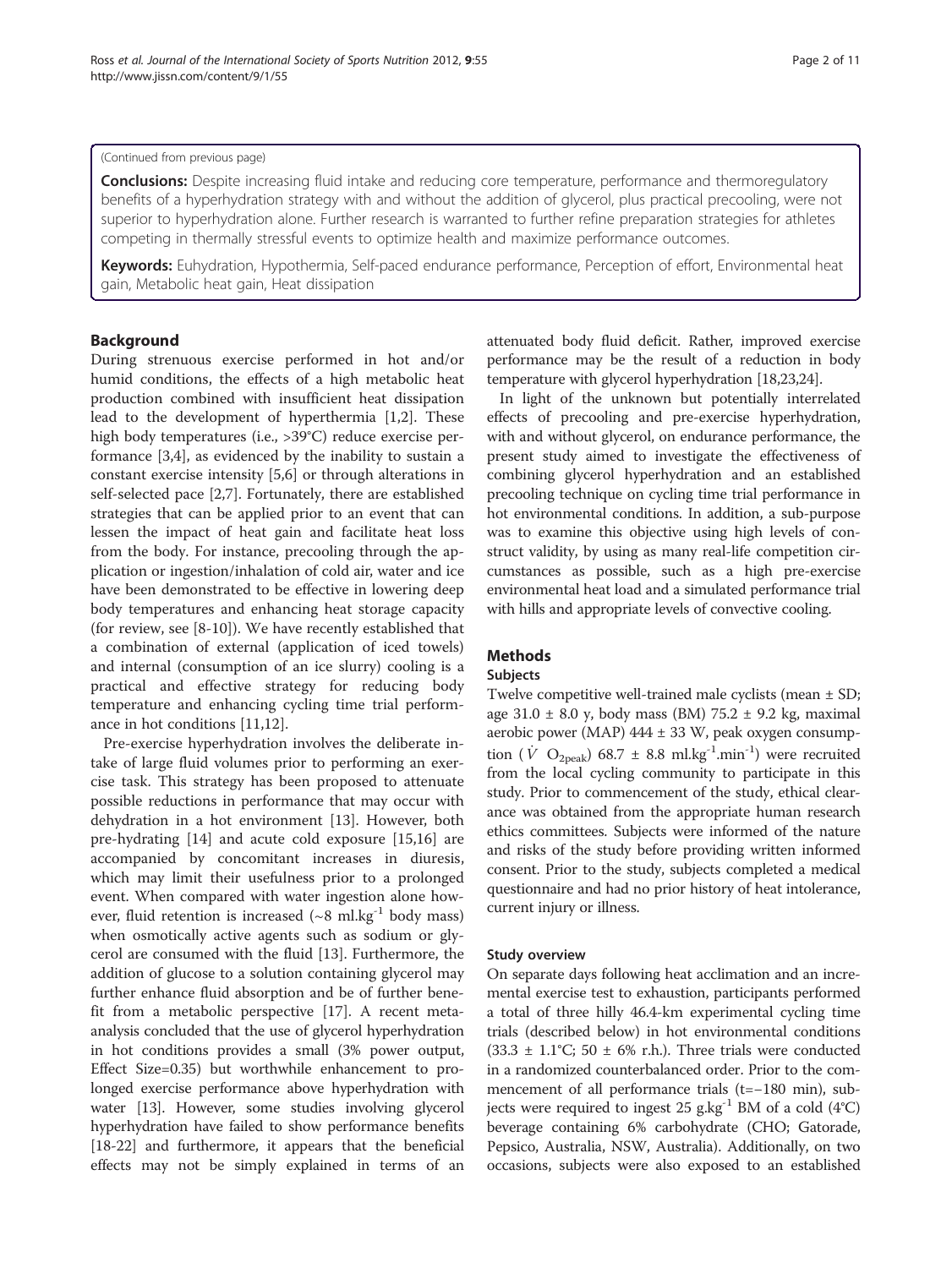combined external and internal precooling technique, whereby iced towels were applied to the subject's skin while ingesting additional fluid in the form of an ice slurry (slushie) made from sports drink (PC). The precooling method used in this study, as previously described [[11](#page-11-0)], commenced 60 min prior to the start of the trial (t=−60 min) and was applied for a period of 30 min. During one of the precooling trials, the recommended dose [\[25](#page-12-0)] of 1.2 g.kg<sup>-1</sup> BM glycerol (PC+G) was added to the large fluid bolus in a double blind fashion. PC and PC+G trials were compared to a control trial, which consisted of the large beverage ingestion without glycerol and received no precooling (CON). Experimental trials were separated by 3–7 d with a consistent recovery time between trials for each subject.

#### Heat acclimation

Prior to the first experimental trial, subjects visited the laboratory on at least nine occasions to heat acclimate and familiarize with the cycle ergometer (Velotron, Racermate Inc., Seattle, WA, USA) and the experimental exercise protocol (simulated Beijing Olympic time trial course as previously described [\[11](#page-11-0)]). Heat acclimation was completed over a three-week period and consisted of prolonged (>60 min) sub-maximal self-paced cycling, which was performed on at least nine occasions. All acclimation sessions were conducted in a heat chamber under climatic conditions (32-35°C, 50% r.h.) similar to the experimental trials (described below). In addition to the heat acclimation trials, all subjects completed at least one familiarization trial of the experimental cycling protocol in the heat chamber.

# Incremental cycle test

Prior to the first experimental trial subject's maximal aerobic power (MAP) and peak oxygen consumption  $(V O<sub>2peak</sub>)$  were characterized by performing a progressive maximal exercise test on a cycle ergometer (Lode Excalibur Sport, Groningen, The Netherlands) as previously described [\[11\]](#page-11-0).

# Experimental time trials

Subjects followed a standardized pre-packaged diet and training schedule for 24 h prior to each experimental trial. The standardized diet was supplied in the form of prepackaged meals and snacks, providing  $9$  g.kg<sup>-1</sup> BM CHO; 1.5 g.kg $^{-1}$  BM protein; 1.5 g.kg $^{-1}$  BM fat, with a total energy goal of 230 kJ.kg $^{-1}$  BM. Subjects refrained from any intake of caffeine and alcohol over this period. Individualized menus were prepared accounting for food preferences using FoodWorks Professional Edition (Version 6.0, Xyris Software, Brisbane, Australia), as described previously [\[26\]](#page-12-0). Subjects were provided with all foods and

drinks in portion controlled packages for the first 20 h of the standardized period and were given verbal and written instructions on how to follow the diet. Subjects were allowed to undertake light exercise on the day prior to each trial and were asked to repeat this for subsequent trials. Compliance to the diet and exercise protocol was determined from a checklist kept by each subject and presented on arrival to the laboratory prior to each trial. Subjects' 'first-waking' urine sample was also analyzed for the determination of specific gravity to ensure the cyclist attended the laboratory for each trial in a similar hydration state.

For each experimental trial subjects were required to cycle a 46.4-km time trial on a Velotron cycle ergometer, (Velotron 3D Software, RacerMate Inc., Seattle, WA, USA) which was fitted with a calibrated [[27\]](#page-12-0) SRM cycling power meter (scientific version, 8 strain gauge, Schoberer Rad Meβtechnik; Jülich, Germany), which was set to sample at 1 s intervals. The measurement error for cycling time trials during laboratory protocols such as this has been established as 1.7%, as described previously [[11](#page-11-0)]. The course profile for this time trial was a simulation of the 2008 Beijing Olympic Games time trial course, as described previously [[11](#page-11-0)]. All experimental trials were carried out in the afternoon, to mimic the schedule of the 2008 Olympic Games cycling time trial. On arrival to the laboratory, three hours prior each trial (t=−180 min), subjects voided their bladder (not for collection) and inserted a single use thermal probe (Mon-a-therm General Purpose Temperature Probe, Mallinckrodt Medical Inc., St Louis, MO, USA) 12 cm beyond the anal sphincter for determination of rectal temperature  $(T_{\text{re}})$ . Changes in rectal temperature at the end of the precooling phase (t=−30 min) and at the end of the warm-up phase  $(t=0 \text{ min})$  were used to reflect the effectiveness of the precooling treatment and the potential differential for heat storage at the commencement of the time trial. Reduction in rectal temperature as a result of precooling were categorized as either small (<0.3°C), moderate (0.3-0.6°C), large (0.6-0.8°C) or very large (>0.8°C) based on our previous work [[11\]](#page-11-0).

On arrival at the laboratory, subjects were immediately given a large cold beverage (given as two boluses of 12.5 g.kg<sup>-1</sup> BM at t =−180 and −165 min) to consume within 30 min. At t=−150 min and every 30 min leading up to the commencement of the time trial, and immediately afterwards, subjects were required to void their bladder. Urine was weighed and analyzed for specific gravity. At this time, subjects consumed the last of their standardized diet as a "pre-race meal" which provided 2  $g kg^{-1}$ BM CHO.

Rating of thermal comfort,  $T_{\text{re}}$  and HR (Polar S810i HR monitor; Polar Electro OY, Kempele, Finland) were recorded before entering the heat chamber, and every 5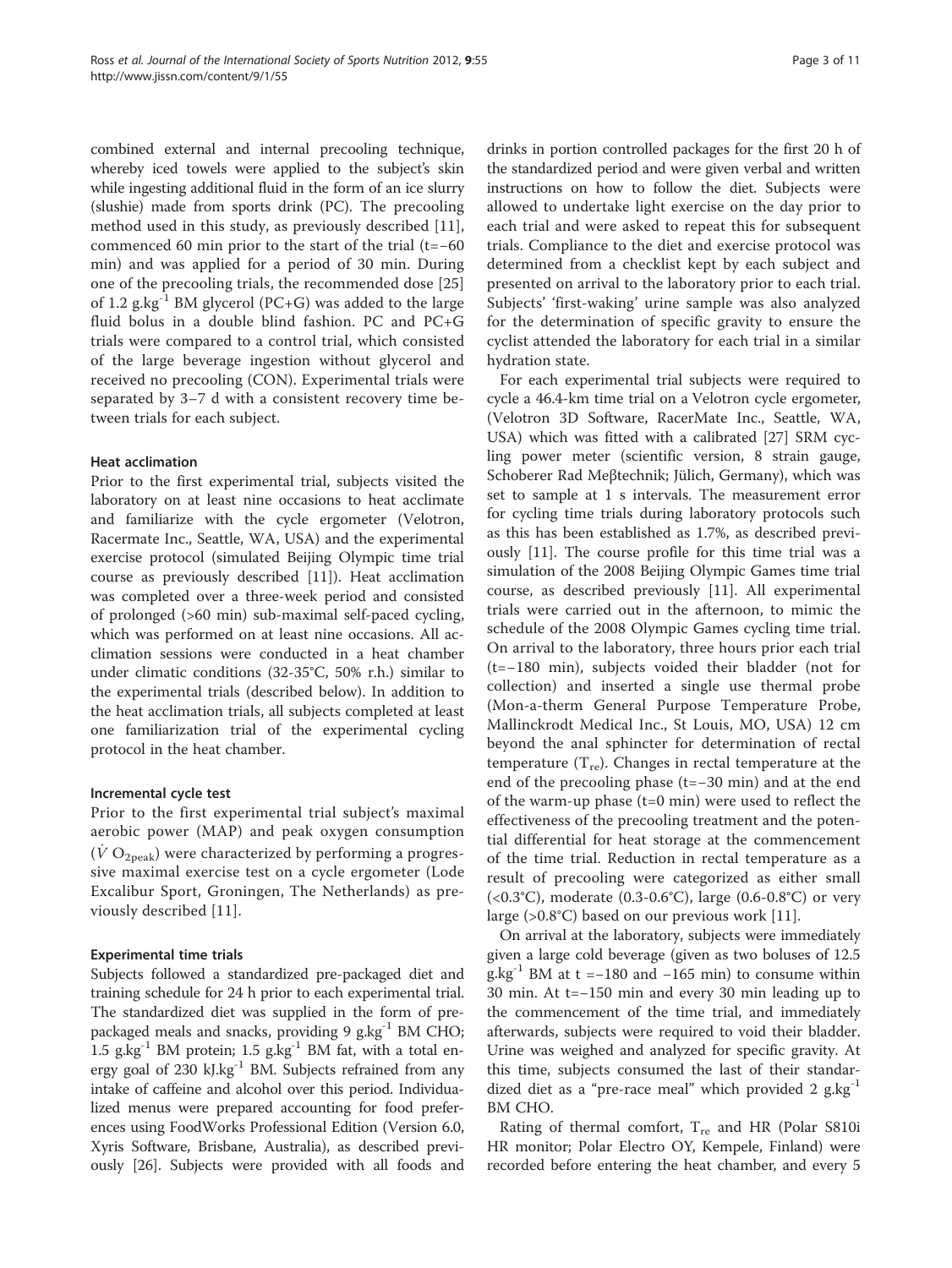min during 60 min of passive rest in the heat chamber (heat stabilization; t=−120 to −60 min). The environmental conditions inside the chamber were measured and corrected every 5 min throughout the duration of the trial. On two occasions (PC and PC+G trials), following the completion of the stabilization phase, subjects consumed  $1,024 \pm 122$  g slushie containing 6% CHO, which was equivalent to 13.6  $g kg^{-1}$  BM, providing a CHO intake of 61 g  $(0.8 \text{ g}.\text{kg}^{-1} \text{ BM})$ . The slushie was given in two  $\sim$ 7 g.kg<sup>-1</sup> BM boluses and subjects were given 15 min to consume each bolus while wearing iced towels, as previously described [\[11](#page-11-0)]. During the control trial subjects received no cooling intervention (CON). During this time subjects were also asked to provide ratings of stomach fullness.

Following stabilization and precooling, subjects completed a standardized 20-min warm-up on the Velotron ergometer. The warm-up consisted of two bouts of 3 min at 25% MAP, 5 min at 60% MAP and 2 min at 80% MAP, which is a protocol used by some elite time trial cyclists prior to competition. The final 10 min before the start of the time trial allowed subjects to complete their own preparations. During this time subjects were provided with standard pre-race instructions and the zero offset of the SRM crank was set according to manufacturer's instructions.

Feedback provided to the subject was limited to distance covered (km), cycling gear-ratio (12-27/42-54), road gradient  $(\%)$  and instantaneous velocity  $(km.h^{-1})$ . Subjects were provided with  $314 \pm 207$  g fluid containing 6% carbohydrate (Gatorade, Pepsico Australia, Chatswood, Australia), which provided a further CHO intake of 19 g  $(0.25 \text{ g} \cdot \text{kg}^{-1} \text{ BM})$  at the "top of each climb" (12.5 and 37.5 km), which simulated the ideal time to consume fluid on the Beijing time trial course based on the experience of professional cyclists during training and racing on the actual course. On the first trial, subjects were given a total of 325 ml at each of these points and were permitted to drink ad libitum for the next kilometer on the first trial. The volume that was consumed was measured and repeated for subsequent trials. Drinks were removed from ice storage at the commencement of the time trial and left in the heat chamber to simulate drink temperatures that would be experienced in race conditions. To further replicate competition, the cyclist was positioned in front of a large industrial fan (750 mm, 240 V, 50 Hz, 380 W, model Number: N11736, TQ Professional), which was adjusted to simulate uphill or downhill wind speeds. Specifically, the fan was fixed on low speed to simulate 12  $km.h^{-1}$  wind speed for 0–12.5; 23.2 - 35.7 km and switched to high speed to simulate 32  $km.h^{-1}$  wind speed for 12.5 -23.2 and 35.7 - 46.4 km.

Split times, velocity and power output data were collected for each trial, with the periods of interest being time

to top of first climb (12.5 km), end of first lap (23.2 km), time to top of second climb (35.7 km) and finish (46.4 km). Throughout the trials, HR and  $T_{re}$  were recorded every 2 min, while self-reports of perception of effort [[28\]](#page-12-0), thermal sensation [[29\]](#page-12-0), and gastrointestinal comfort (5-point Likert scale), were recorded at approximately 5-km intervals. On the completion of each time trial, subjects were asked a series of questions related to their effort, motivation, sensation and comfort, as reported previously [\[11\]](#page-11-0).

### Statistical analysis

Pre-trial body mass, percentage dehydration, and posttrial subjective ratings were compared between trials (i.e., CON, PC, PC+G) using a one-way analysis of variance (ANOVA). A two-way (trial  $\times$  time) repeated measures ANOVA was used to examine differences in dependant variables (i.e., rectal temperature, heart rate, urine specific gravity and volume, thermal comfort, stomach fullness and RPE) between trial means at each time point. If a significant main effect was observed, pairwise comparisons were conducted using Newman-Keuls post hoc analysis. These statistical tests were conducted using Statistica for Microsoft Windows (Version 10; StatSoft, Tulsa, OK) and the data are presented as means and standard deviations (SD). For these analyses, significance was accepted at P<0.05.

The performance data from the three trials were analysed using the magnitude-based inference approach recommended for studies in sports medicine and exercise sciences [[30](#page-12-0)]. A spreadsheet (Microsoft Excel), designed to examine post-only crossover trials, was used to determine the clinical significance of each treatment (available at newstats.org/xPostOnlyCrossover.xls), as based on guidelines outlined by Hopkins [\[31\]](#page-12-0). Performance data are represented by time trial time and power output during the various segments of the course, and are presented as means  $\pm$  SD. The magnitude of the percentage change in time was interpreted by using values of 0.3, 0.9, 1.6, 2.5 and 4.0 of the within-athlete variation (coefficient of variation) as thresholds for small, moderate, large, very large and extremely large differences in the change in performance time between the trials [\[30\]](#page-12-0). These threshold values were also multiplied by an established factor of −2.5 for cycling [[32](#page-12-0)], in order to interpret magnitudes for changes in mean power output. The typical variation (coefficient of variation) for road cycling time trials has been previously established as 1.3% by Paton and Hopkins [\[33\]](#page-12-0), with the smallest worthwhile change in performance time established at 0.4% [[34\]](#page-12-0), which is equivalent to 1.0% in power output. These data are presented with inference about the true value of a precooling treatment effect on simulated cycling time trial performance. In circumstances where the chance (%) of the true value of the statistic being >25%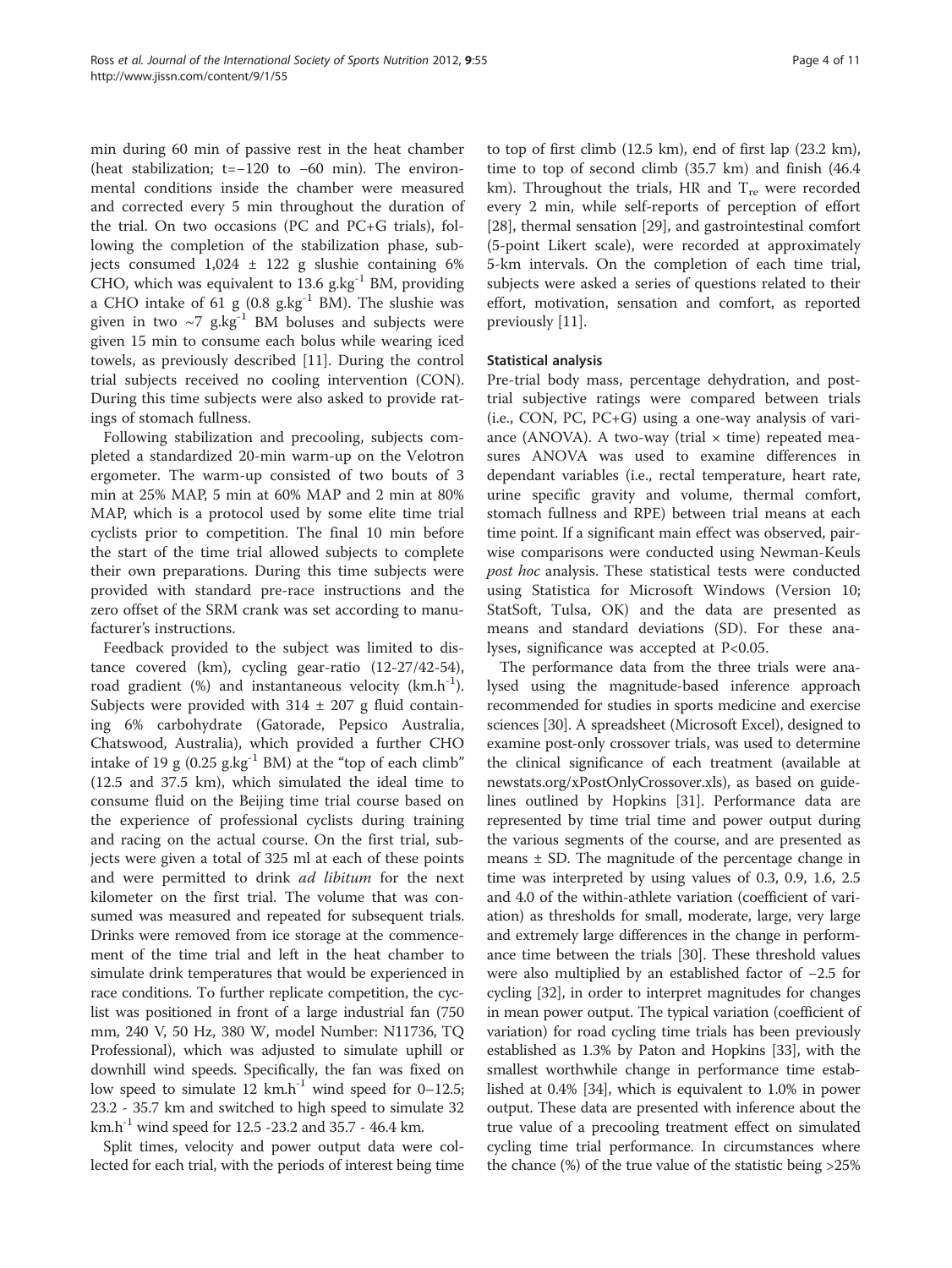likely to be beneficial (i.e., faster performance time, greater power output), a practical interpretation of risk (benefit: harm) is given. An odds ratio (OR) of >66 was used to establish that the benefit to performance time gained by using one strategy outweighed any potential harm (in performance time) that could result.

#### Results

#### Performance

Performance time (h:min:s) and power output (W) for the entire time trial, for each of two laps and for each of four segments (climb 1 and 2, and descent 1 and 2) of each

time trial are presented in Table 1. Overall performance time and average power output were not significantly different between any of the three performance trials (P>0.05). However, there was a possibility of performance benefits on selected parts of the course. On Lap 2 of the PC condition, there was a 1.2% reduction in performance time (30 s; P=0.07) and a 1.4% increase in power output (3 W, P=0.34) compared with CON. This improvement was brought about by the 1.8% faster performance time (30 s; P=0.02) and greater power output (6 W, P=0.07) that was achieved predominantly on the climbing section (Climb 2). Moreover, the likelihood of a detrimental

Table 1 Summary of cycling time trial performance data: performance time and power output

|                    | <b>Course Profile</b>     | Treatment             |                                                               | Performance time                |                          |                                                                                                                                                                                                                                                                                                                                                                                                                                                           | Power output                    |                          | Qualitative inference                                                     |
|--------------------|---------------------------|-----------------------|---------------------------------------------------------------|---------------------------------|--------------------------|-----------------------------------------------------------------------------------------------------------------------------------------------------------------------------------------------------------------------------------------------------------------------------------------------------------------------------------------------------------------------------------------------------------------------------------------------------------|---------------------------------|--------------------------|---------------------------------------------------------------------------|
| Phase              |                           | Distance Intervention | mean $\pm$ SD                                                 | Mean $\Delta$ ; $\pm$<br>90% CL | P                        | mean $\pm$ SD                                                                                                                                                                                                                                                                                                                                                                                                                                             | Mean $\Delta$ ; $\pm$<br>90% CL | P.                       | (% Chance of positive / trivial /<br>negative outcome compared<br>to CON) |
|                    | (km)                      |                       | (h:min:sec.0)                                                 | (%)                             |                          | (W)                                                                                                                                                                                                                                                                                                                                                                                                                                                       | (%)                             |                          |                                                                           |
| Total              | $0 - 46.4$                | <b>CON</b>            | $1:18:47 \pm 5:09$                                            |                                 | $\overline{\phantom{a}}$ | $276 \pm 37$                                                                                                                                                                                                                                                                                                                                                                                                                                              | $\overline{\phantom{a}}$        | $\sim$                   |                                                                           |
|                    |                           | PC                    | $1:18:28 \pm 4:40$                                            | $-0.4; \pm 0.9$ 0.49            |                          | $277 \pm 34$                                                                                                                                                                                                                                                                                                                                                                                                                                              | $0.5; \pm 2.0$                  |                          | 0.66 Unclear (4/96/0)                                                     |
|                    |                           | $PC+G$                | $1:18:47 \pm 5:10$                                            | $0.0; \pm 1.5$                  | 0.99                     | $278 \pm 40$                                                                                                                                                                                                                                                                                                                                                                                                                                              | $0.5; \pm 3.7$                  |                          | 0.79 Unclear (7/87/6)                                                     |
|                    |                           | $(PC V PC+G)$         | $\sim 10^{-10}$                                               | $-0.4; \pm 1.2$ 0.60            |                          | $\sim$ $-$                                                                                                                                                                                                                                                                                                                                                                                                                                                | 0; $\pm 3.2$                    |                          | 0.99 Unclear (8/91/1)                                                     |
| Lap <sub>1</sub>   | $0 - 23.2$                | <b>CON</b>            | $38:55 \pm 2:23$                                              | $\sim$                          | $\overline{\phantom{a}}$ | $279 \pm 36$                                                                                                                                                                                                                                                                                                                                                                                                                                              | $\overline{\phantom{a}}$        |                          |                                                                           |
|                    |                           | PC                    | $39:06 \pm 2:23$                                              | $0.5; \pm 1.3$                  | 0.55                     | $277 \pm 36$                                                                                                                                                                                                                                                                                                                                                                                                                                              |                                 |                          | $-0.6$ ; $\pm$ 2.2 0.63 Unclear (21/84/14)                                |
|                    |                           | $PC + G$              | $39:17 \pm 2:34$                                              | $0.9; \pm 1.5$                  | 0.31                     | $276 \pm 41$                                                                                                                                                                                                                                                                                                                                                                                                                                              |                                 |                          | $-1.3$ ; $\pm$ 3.3 0.51 Unclear (1/66/32)                                 |
|                    |                           | (PC V PC+G)           | $\sim$                                                        | $-0.4; \pm 1.3$ 0.54            |                          | $\mathcal{L}^{\mathcal{L}}(\mathcal{L}^{\mathcal{L}}(\mathcal{L}^{\mathcal{L}}(\mathcal{L}^{\mathcal{L}}(\mathcal{L}^{\mathcal{L}}(\mathcal{L}^{\mathcal{L}}(\mathcal{L}^{\mathcal{L}}(\mathcal{L}^{\mathcal{L}}(\mathcal{L}^{\mathcal{L}}(\mathcal{L}^{\mathcal{L}}(\mathcal{L}^{\mathcal{L}}(\mathcal{L}^{\mathcal{L}}(\mathcal{L}^{\mathcal{L}}(\mathcal{L}^{\mathcal{L}}(\mathcal{L}^{\mathcal{L}}(\mathcal{L}^{\mathcal{L}}(\mathcal{L}^{\mathcal{L$ | $0.7; \pm 3.3$                  |                          | 0.72 Unclear (13/86/2)                                                    |
| Lap <sub>2</sub>   | $23.2 - 46.4$ CON         |                       | $39:52 \pm 2:50$                                              | $\sim$                          | $\sim$                   | $273 \pm 39$                                                                                                                                                                                                                                                                                                                                                                                                                                              | $\overline{\phantom{a}}$        |                          |                                                                           |
|                    |                           | PC                    | $39:22 \pm 2:28$                                              | $-1.2; \pm 1.1$ 0.07            |                          | $276 \pm 33$                                                                                                                                                                                                                                                                                                                                                                                                                                              | $1.4; \pm 2.6$                  |                          | 0.34 Possible improvement (31/69/0);<br>OR>66                             |
|                    |                           | $PC + G$              | $39:29 \pm 2:45$                                              | $-0.9; \pm 2.0$ 0.41            |                          | $278 \pm 43$                                                                                                                                                                                                                                                                                                                                                                                                                                              | $2.4; \pm 5.2$                  |                          | 0.41 Unclear (30/68/2); OR<66                                             |
|                    |                           | $(PC V PC+G)$         | $\mathcal{L}^{\mathcal{L}}$ and $\mathcal{L}^{\mathcal{L}}$ . | $-0.3; \pm 1.7$ 0.78            |                          | $\mathcal{L}^{\mathcal{L}}$ and $\mathcal{L}^{\mathcal{L}}$ .                                                                                                                                                                                                                                                                                                                                                                                             |                                 |                          | $-0.6$ ; $\pm$ 4.5 0.82 Unclear (11/85/4)                                 |
| Climb <sub>1</sub> | $0 - 12.5$                | <b>CON</b>            | $25:46.6 \pm 1:58.1$                                          | $\sim$ $-$                      | $\overline{\phantom{a}}$ | $289 \pm 31$                                                                                                                                                                                                                                                                                                                                                                                                                                              | $\overline{\phantom{a}}$        | $\overline{\phantom{a}}$ |                                                                           |
|                    |                           | PC                    | $25:55.6 \pm 1:59.0$                                          | $0.6; \pm 1.7$                  | 0.54                     | $291 \pm 37$                                                                                                                                                                                                                                                                                                                                                                                                                                              | $0.4; \pm 2.5$                  |                          | 0.77 Unclear (2/84/14)                                                    |
|                    |                           | $PC + G$              | $26:03.8 \pm 2:09.2$                                          | $1.1; \pm 2.1$                  | 0.39                     | $291 \pm 42$                                                                                                                                                                                                                                                                                                                                                                                                                                              | 0; $\pm$ 3.8                    |                          | 0.99 Unclear (2/66/32)                                                    |
|                    |                           | $(PC V PC+G)$         | $\sim$                                                        | $-0.5; \pm 1.6$ 0.61            |                          | <b>Contract Contract</b>                                                                                                                                                                                                                                                                                                                                                                                                                                  | $0.4; \pm 3.1$                  |                          | 0.81 Unclear (11/87/2)                                                    |
| Climb 2            | $23.2 - 35.7$ CON         |                       | $26:56.7 \pm 2:22.0$                                          | $\overline{\phantom{a}}$        | $\sim$                   | $274 \pm 39$                                                                                                                                                                                                                                                                                                                                                                                                                                              | $\overline{\phantom{a}}$        |                          |                                                                           |
|                    |                           | PC                    | $26:26.2 \pm 2:05.5$                                          | $-1.8$ ; $\pm$ 1.2 0.02         |                          | $280 \pm 33$                                                                                                                                                                                                                                                                                                                                                                                                                                              | $2.4; \pm 2.1$                  |                          | 0.07 Possible improvement (49/51/0);<br>OR>66                             |
|                    |                           | $PC+G$                | $26:36.9 \pm 2:21.0$                                          | $-1.2; \pm 2.4$ 0.37            |                          | $280 \pm 43$                                                                                                                                                                                                                                                                                                                                                                                                                                              | $2.8; \pm 4.7$                  |                          | 0.29 Unclear (33/65/2); OR<66                                             |
|                    |                           | $(PC V PC+G)$         | $\mathcal{L}^{\mathcal{L}}$ and $\mathcal{L}^{\mathcal{L}}$ . | $-0.6$ ; $\pm 2.2$ 0.63         |                          | $\mathcal{L}^{\mathcal{L}}$ and $\mathcal{L}^{\mathcal{L}}$ .                                                                                                                                                                                                                                                                                                                                                                                             |                                 |                          | $-0.1$ ; $\pm$ 4.6 0.97 Unclear (16/80/3)                                 |
|                    | Descent 1 12.5 - 23.2 CON |                       | $13:08.7 \pm 35.2$                                            | and with the                    | $\sim$                   | $254 \pm 38$                                                                                                                                                                                                                                                                                                                                                                                                                                              | $\overline{\phantom{a}}$        | $\overline{\phantom{a}}$ | $\sim$                                                                    |
|                    |                           | PC                    | $13:10.3 \pm 32.3$                                            | $0.2; \pm 0.8$                  | 0.65                     | $251 \pm 35$                                                                                                                                                                                                                                                                                                                                                                                                                                              |                                 |                          | $-1.0$ ; $\pm$ 3.1 0.56 Unclear (1/91/7)                                  |
|                    |                           | $PC + G$              | $13:13.3 \pm 36.2$                                            | $0.6; \pm 0.9$                  | 0.25                     | $248 \pm 41$                                                                                                                                                                                                                                                                                                                                                                                                                                              |                                 |                          | $-2.4$ ; $\pm 4.9$ 0.38 Likely trivial (0/77/23)                          |
|                    |                           | $(PC V PC+G)$         | $\sim 100$ km s $^{-1}$                                       | $-0.4; \pm 0.9$ 0.49            |                          | <b>Contractor</b>                                                                                                                                                                                                                                                                                                                                                                                                                                         |                                 |                          | 1.4; $\pm$ 4.2 0.56 Unclear (14/85/1)                                     |
|                    | Descent 2 37.5 - 46.4 CON |                       | $12:54.9 \pm 37.3$                                            |                                 | $\sim$                   | $270 \pm 42$                                                                                                                                                                                                                                                                                                                                                                                                                                              |                                 |                          |                                                                           |
|                    |                           | PC                    | $12:55.7 \pm 32.3$                                            | $0.1; \pm 0.8$                  | 0.78                     | $267 \pm 35$                                                                                                                                                                                                                                                                                                                                                                                                                                              |                                 |                          | $-0.6$ ; $\pm$ 4.1 0.80 Unclear (1/95/4)                                  |
|                    |                           | $PC+G$                | $12:52.5 \pm 35.3$                                            | $-0.3; \pm 1.1$                 | 0.63                     | $273 \pm 44$                                                                                                                                                                                                                                                                                                                                                                                                                                              | $1.8; \pm 6.4$                  |                          | 0.61 Unclear (13/84/3)                                                    |
|                    |                           | $(PC V PC+G)$         | $\sim$                                                        | $0.4; \pm 0.7$                  | 0.29                     | $\sim$                                                                                                                                                                                                                                                                                                                                                                                                                                                    |                                 |                          | $-1.7$ ; $\pm$ 4.8 0.53 Likely trivial (0/92/8)                           |

Note: CL = confidence limits; OR = odds ratio; P = probability; Outcomes were assessed by using the following criteria: trivial <0.4%, small 0.4 - 1.1%, moderate 1.2-2.0%, large 2.1-3.2%, very large 3.3 – 5.1%, and extremely large >5.2% change in performance time.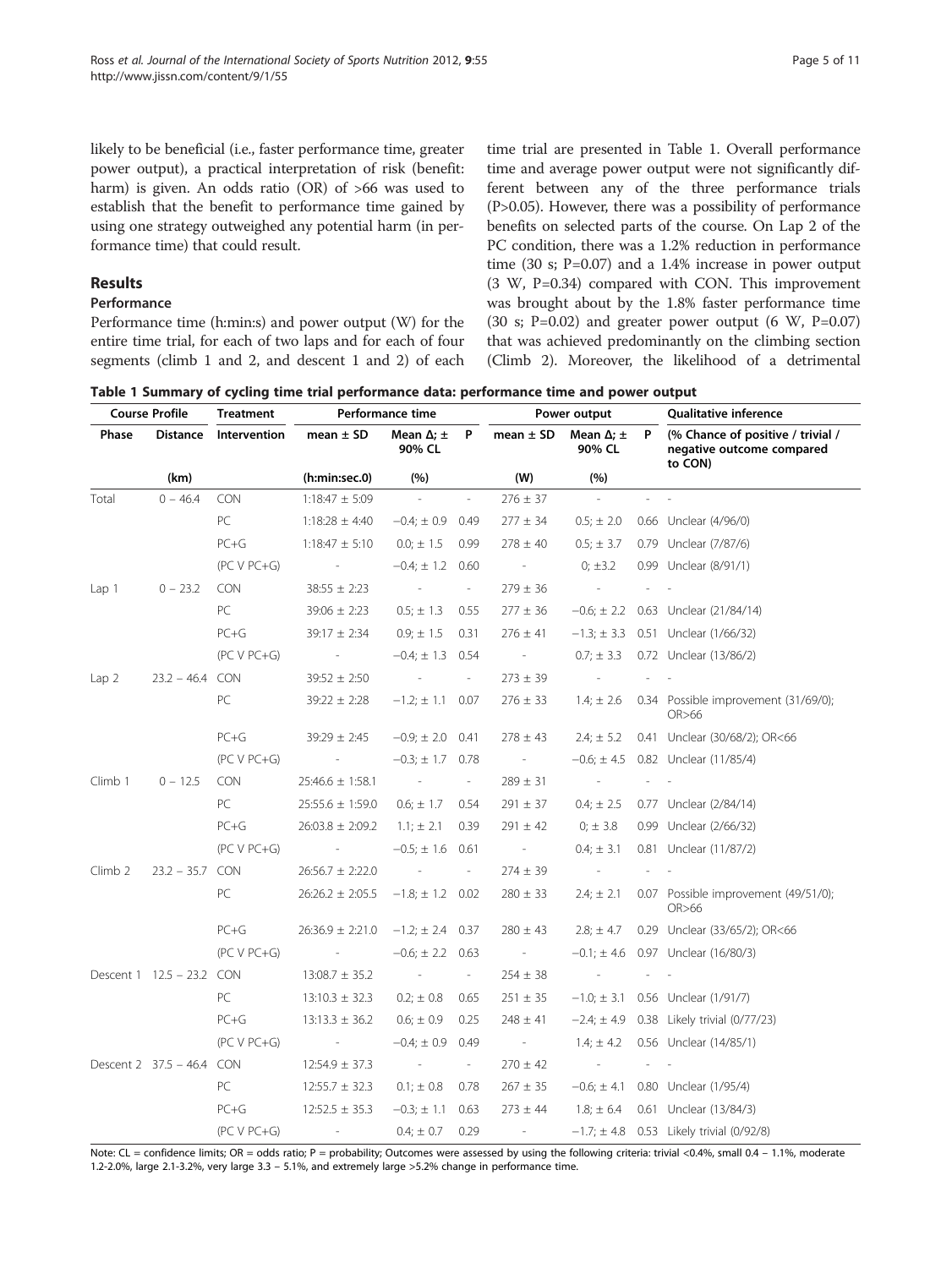performance outcome was sufficiently outweighed by the chance of benefit (OR>66).

Rectal temperature towards the end of the stabilization phase (t=−65 min before the TT) was considered to be the baseline value for each trial. At this time point, there were no differences in rectal temperature between trials (P>0.05, Figure 1a). Relative change in rectal temperature at the end of the warm-up and just prior to the time trial was significantly lower in the PC+G compared with the CON trial (P<0.05). Relative change in rectal temperature continued to rise during the time trial in all trials, such that there was no difference in relative change in rectal temperature between treatments during this phase (CON, 1.33  $\pm$  0.27°C.h<sup>-1</sup>; PC, 1.45  $\pm$  0.32°C.h<sup>-1</sup>; PC+G, 1.39  $\pm$ 0.26 $^{\circ}$ C.h<sup>-1</sup>; P>0.05). Figure 1b shows the changes in heart rate during each trial.

Collection of 'first-waking' urine samples on the morning of each trial, mean changes in body mass, fluid consumed and urine volume produced during the trials are presented in Table [2](#page-8-0). The time course of urine production represented in Figure [2a](#page-8-0) and the corresponding specific

gravity of these samples is represented in Figure [2b](#page-8-0). Due to the inclusion of slushie ingestion being part of the precooling intervention, the amount of sports drink ingested by subjects inside the heat chamber (t=−120 min to end of the time trial or  $\sim$ 3.5 h) was greater in PC (1,335  $\pm$  211 ml) and PC+G  $(1,356 \pm 206 \text{ ml})$  trials, compared with the CON (299  $\pm$  214 ml, P<0.001) trial, which provided a further  $\sim$ 80 g of carbohydrate.

There was no significant change in the rating of thermal comfort after subjects had entered the heat chamber to stabilize to the hot and humid conditions for 60 min (t=−120 to −60 min pre TT, Figure [3a](#page-9-0)). However, once precooling commenced (t=−60 min before the time trial), the rating of thermal comfort was significantly reduced, such that subjects reported feeling cooler when treated with PC and PC+G (t=−55 to −25 min before time trial, P<0.05). There was no significant change in ratings of perceived stomach fullness (Figure [3b\)](#page-9-0) across the three trials, however, there were significant interactions (P<0.05, Figure [3c](#page-9-0)) detected in RPE throughout the first 17 km of the time trial (Climb 1 and the first 4.5 km of descent 1).

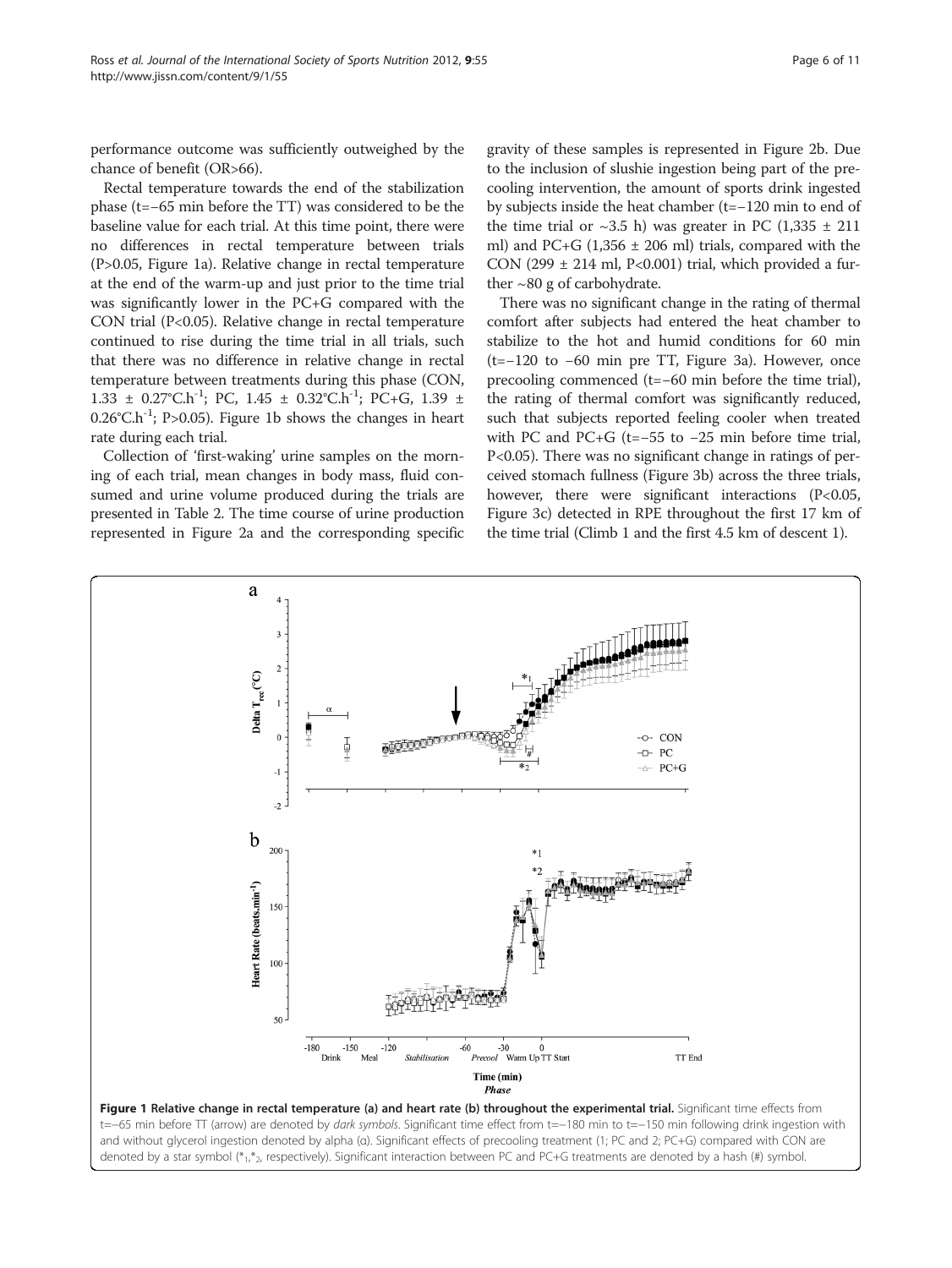#### <span id="page-8-0"></span>Table 2 Fluid balance

|                                       | <b>CON</b>        | <b>PC</b>         | $PC + G$                       |  |
|---------------------------------------|-------------------|-------------------|--------------------------------|--|
|                                       | Mean $\pm$ SD     | Mean $\pm$ SD     | Mean $\pm$ SD                  |  |
| 'First waking' Urine Specific Gravity | $1.015 \pm 0.005$ | $1.015 \pm 0.005$ | $1.016 \pm 0.004$              |  |
| $\Delta$ BM <sup>A</sup> (kg)         | $-2.56 \pm 0.60$  | $-2.50 \pm 0.61$  | $-2.52 \pm 0.60$               |  |
| $\Delta$ BM <sup>A</sup> (%)          | $-3.19 \pm 0.83$  | $-3.13 \pm 0.90$  | $-3.14 \pm 0.85$               |  |
| Sweat rate $A(L.h^{-1})$              | $-1.94 \pm 0.48$  | $-1.91 \pm 0.48$  | $-1.92 \pm 0.47$               |  |
| Total fluid consumed $B(L)$           | $2.18 \pm 0.74$   | $3.22 \pm 1.24*$  | $3.24 \pm 1.25$ *              |  |
| Total urine volume <sup>C</sup> (L)   | $1.71 \pm 0.34$   | $1.51 \pm 0.30$   | $1.20 \pm 0.36$ * <sup>#</sup> |  |

Note: A represents n=11; pre to post time trial, B represents fluids consumed from −180 min prior to the time trial until the end of the time trial, <sup>C</sup> represents urine volume collected from −150 min prior to the time trial until immediately after the time trial, \* represents substantial difference to CON (P<0.05), # represents substantial difference between PC and PC+G treatments (P=0.03).

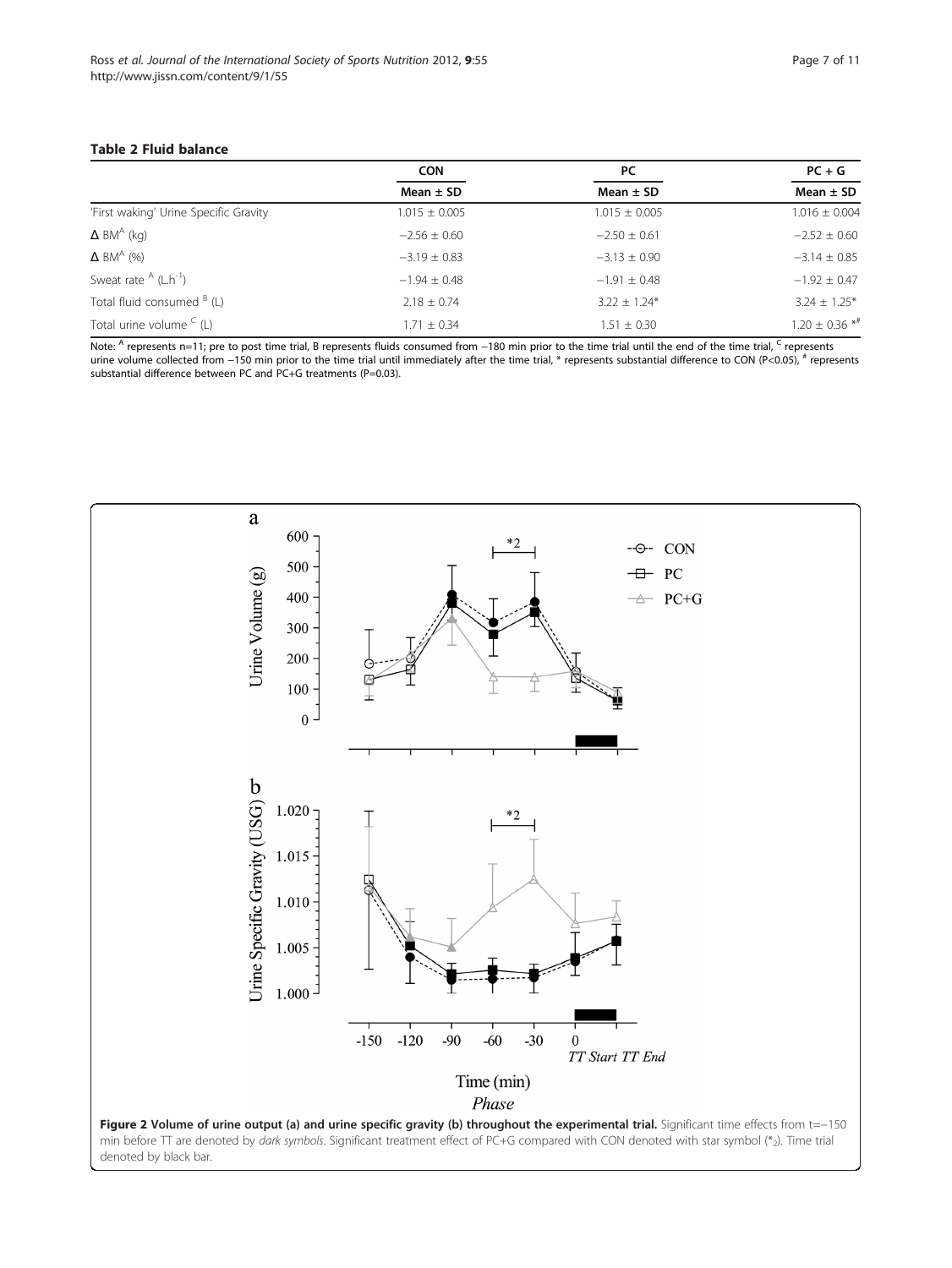Subjective information provided by each subject at the completion of each trial are presented in Table 3. These data suggest that subjects' perceived level of effort, sensations, motivation and comfort experienced, were similar across all trials.

denoted by a star symbol  $(*_{1,*2}$ , respectively).

# Discussion

The purpose of the current study was to investigate the effectiveness of combining glycerol hyperhydration and a practical precooling strategy on performance during a cycling time trial that simulated a real-life event in hot



| <b>Theme</b> |                   | <b>CON</b> |                 |     | РC  |                 | $PC + G$   |                   |   |                |
|--------------|-------------------|------------|-----------------|-----|-----|-----------------|------------|-------------------|---|----------------|
|              |                   |            | (mean $\pm$ SD) |     |     | (mean $\pm$ SD) |            | (mean $\pm$ SDcpa |   |                |
| Effort given | (% )              | 94         | 土               | 10  | 95  | 土               | 6          | 98                | 土 | $\overline{A}$ |
| Sensation    | (Arbitrary value) | 4.0        | $^{+}$          | 0.9 | 3.8 | $^{+}$          |            | 3.8               | 土 | 0.8            |
| Motivation   | (Arbitrary value) | 4.6        | $^{+}$          | l.4 | 4.9 | 土               | $\cdot$ .2 | 5.2               | 土 | 0.7            |
| Comfort      | (Arbitrary value) | 2.4        | 土               |     | 2.5 | 土               | 0.9        | 2.9               | 土 | 0.7            |

Figure 3 Subjective ratings of comfort. Thermal comfort (a), stomach fullness (b). and rating of perceived exertion (c). Significant time effects from t=−65 min before TT are denoted by dark symbols. Significant effects of precooling treatment (1; PC and 2; PC+G) compared with CON are

Note: All comparisons P>0.05.



<span id="page-9-0"></span>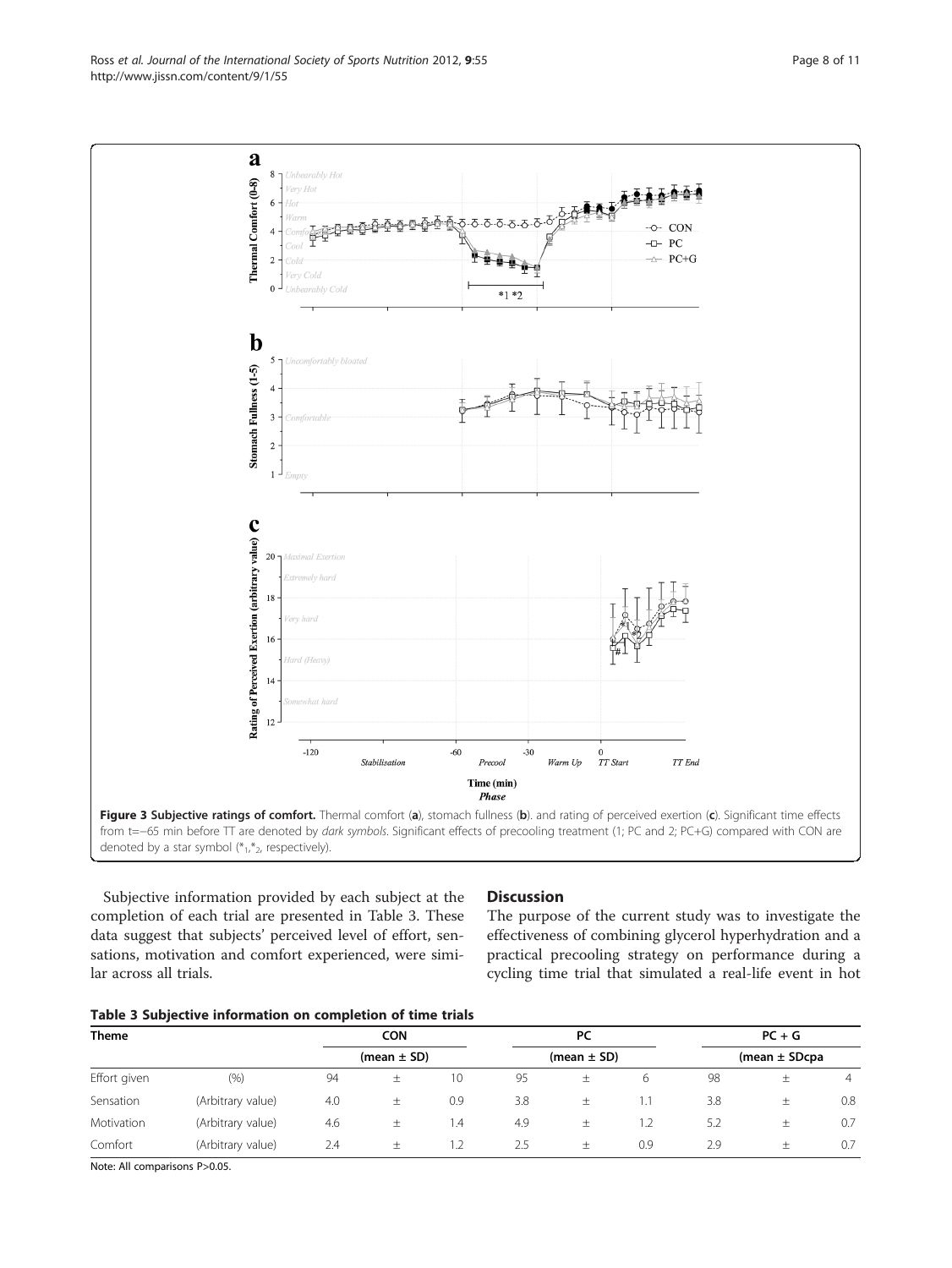and humid environmental conditions. The main findings of this study were that: i) a hyperhydration strategy, with or without the addition of glycerol, in addition to an established precooling technique, failed to achieve a clear enhancement of cycling time trial performance in hot humid conditions, ii) the ingestion of a large volume of chilled (4°C) fluid prior to the time trial (CON) induced a clear and sustained large reduction in body temperature, and iii) when precooling, involving the application of iced towels and the ingestion of a slushie, was performed after consumption of a hyperhydration solution without, but not with glycerol, a further "small" reduction in deep body temperature, reduced perceived exertion and improved performance on the second half of the time trial (i.e., climb 2) occurred.

Our original hypotheses were that our precooling strategy would result in lower body temperatures compared with the control condition and the prior ingestion of a hyperhydration strategy would be further enhanced with the addition of glycerol. While glycerol hyperhydration resulted in an increased fluid balance of ~330 ml (10%) and the precooling technique caused a further *small* to moderate reduction in deep body temperature, together these alterations did not lead to a clear improvement in overall performance. In fact, on further inspection of performance data, a possible (49% chance) performance benefit (2%) was observed on climb 2 following hyperhydration, without glycerol, plus precooling (PC intervention) over the control trial. This improved performance was associated with subjects reporting a lower perception of effort over the first 10 km of the time trial (2.5 km short of the top of the climb), despite similar pacing strategies and physiological perturbations (i.e., rectal temperature, heart rate, thermal comfort and stomach fullness) across all trials. As such, it appears that benefits associated with hyperhydration plus precooling offered some advantage in attenuating the perception of effort during the initial portion of the trial, allowing for improved performance in the later stages of the trial when thermal load was greatest. These results may be partially explained by the pre-trial brief, in which subjects were instructed "if feeling good, to save the *big* effort for the second lap".

Despite lower core body temperature and improved thermal comfort as a result of precooling and hyperhydration with the co-ingestion of glycerol, performance was not significantly different to the control trial over any section of the course. Moreover, although subjects received the same precooling intervention, the magnitude of cooling was greater in the PC+G trial compared with the PC trial (a moderate versus small reduction in rectal temperature, respectively). We are unable to provide a clear explanation into the potential mechanism of this enhanced effect. However, the differences in performance among trials in the present study, despite differing core body temperatures

are commensurate with those from our previous (unpublished) observations, whereby a greater reduction in rectal temperature did not lead to greater performance effects. These results thus provide further data to refute the existence of a direct relationship between magnitude of cooling and the functional outcome [\[8,](#page-11-0)[35](#page-12-0)]. In fact, we may have induced a magnitude of cooling that surpassed a threshold temperature, in which performance may be impaired during self-paced endurance exercise, however this currently remains speculative.

While results of the present study may indicate that the precooling and hyperhydration interventions used are ineffective in enhancing real life sporting performance, an unexpected finding from this study was that the ingestion of the pre-event fluid in the control trial, also induced a clear and sustained large reduction in body temperature. A chilled beverage was selected as the control condition for hyperhydrating subjects to mask the flavor characteristics of the glycerol in the sports drink in PC+G trial, to standardize total fluid intake, and to simulate the conditions of a real-life event. Indeed, when performing in hot and humid conditions, participants are usually exposed to the environmental conditions for more than 2 hr prior to the event and in most circumstances would preferentially ingest a cool beverage. It is possible that the large reduction in rectal temperature observed in the control trial may have provided a benefit to performance and thus reduced the likelihood of observing clear physiological or performance effects. Indeed, this protocol and magnitude of cooling observed is similar to studies that have shown improvements in endurance capacity following cold fluid ingestion precooling [[36-38](#page-12-0)]. These studies used ~20.5 to 22.5 ml.kg<sup>-1</sup> fluid served at  $4^{\circ}$ C in the 90 min before [[36](#page-12-0)] and/or during [\[37,38](#page-12-0)] an exercise task performed in hot and humid conditions. Interestingly, we observed a sustained cooling effect with mean baseline rectal temperature (t=−65 pre time trial) remaining below pre-hydration levels, despite subjects being exposed to the hot and humid conditions for  $~60$  min following consumption. Although we cannot determine whether the reduction in core body temperature improved performance in the present study, we have previously shown that the same precooling strategy resulted in a 3% increase in average cycling power output of similar calibre cyclists over the same course [[11](#page-11-0)], when compared to a control trial without any fluid intake. Collectively these results indicate that hyperhydration with or without glycerol, plus precooling through the application of iced towels and the ingestion of a slushie, may provide minimal performance benefit, over the ingestion of a large cool beverage.

Although the focus of precooling was the optimization of thermoregulation, we acknowledge the composition of the slushie, in the current study, provided additional fluid and carbohydrate; nutritional components that may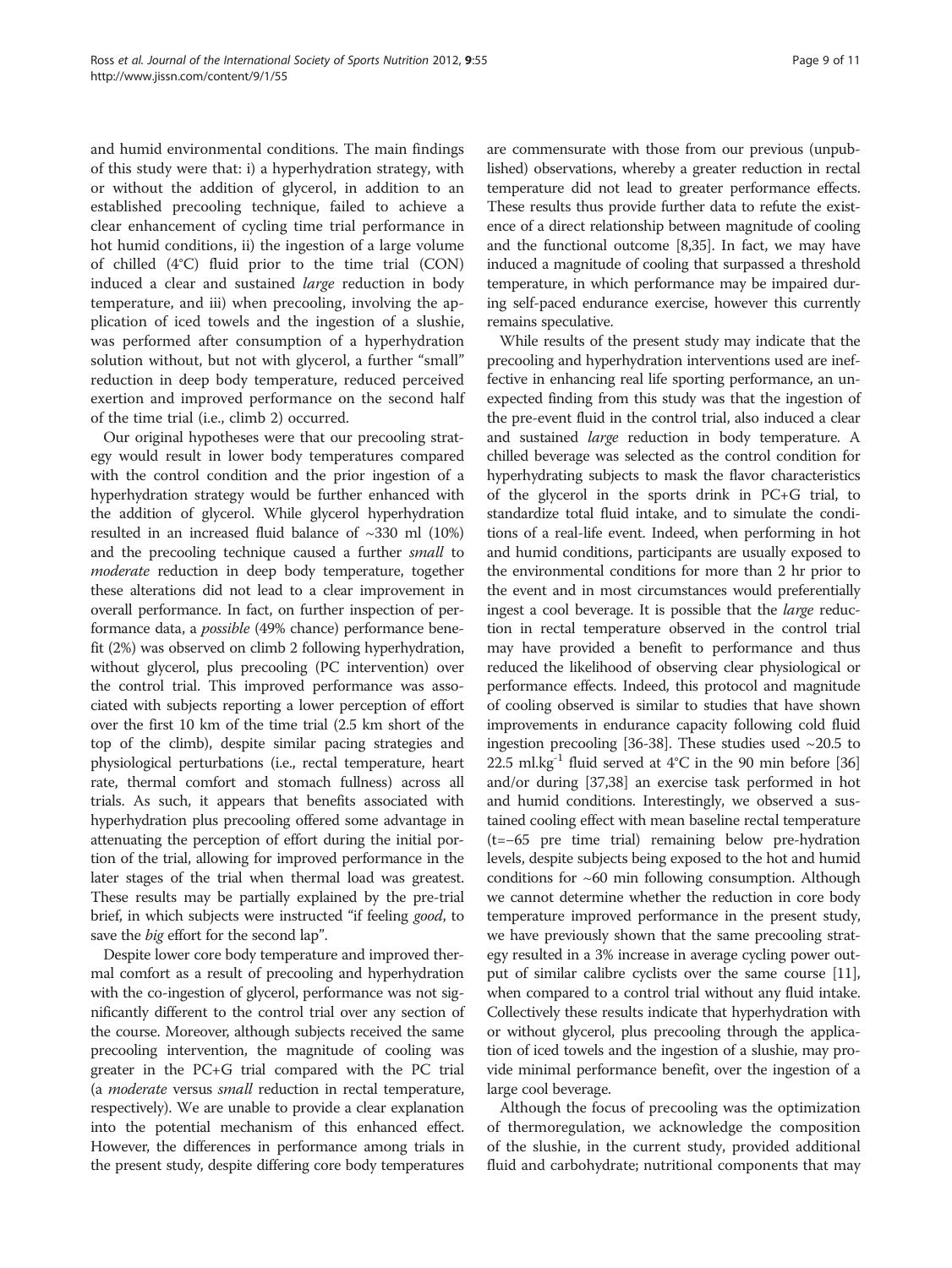<span id="page-11-0"></span>also enhance performance. However, as we have previously discussed [11,12], it is unlikely that performance of our cycling protocol would be influenced by providing euhydrated subjects with further fluid or having greater carbohydrate availability associated with this strategy, at least within the limits of detection of our protocol and under the control conditions of nutritional preparation (i.e., following a carbohydrate rich mean, well hydrated). Furthermore, this study design was representative of real-life circumstances, whereby cyclists simply added the precooling strategy to a hyperhydration strategy.

In summary, the current study does not support the hypothesis that hyperhydration, with or without the addition of glycerol, plus an established precooling strategy is superior to hyperhydration, in reducing thermoregulatory strain and improving exercise performance. Despite increasing fluid intake and reducing core body temperature, hyperhydration plus precooling failed to improve performance when compared with the consumption of a large cool beverage prior to the trial. These results indicate that a combined precooling technique (i.e., ice towel application and slushie ingestion) results in minimal performance benefit over and above the typical real-life pre-race preparations (i.e., consumption of a cold fluid). Further research is warranted in order to examine the influence of fluid temperature and volume on the success of glycerol hyperhydration and precooling strategies, presumably because the control condition, chosen to standardize total fluid intake, also involved a substantial precooling effect. Specifically, further studies could be undertaken to compare glycerol hyperhydration using a tepid beverage to distinguish the effects of this strategy on fluid status from its thermoregulatory impact and allow separation of the different elements that may underpin a performance change.

#### Competing interests

The authors declare that they have no competing interests.

#### Authors' contributions

All authors have made substantive intellectual contributions towards conducting the study and preparing the manuscript for publication. All authors read and approved the final manuscript. Specifically, MR was involved in concept and design of the study, gaining ethical clearance, subject recruitment, acquisition of the data, preparing tables and figures for publication, interpretation of the data and all aspects of writing the manuscript; NJ was responsible for dietary standardisation and dispensing nutritional interventions, contributed to preparation of methodology, assisted with data analysis and review of manuscript; DTM was responsible for concept and design of the study, analysis and interpretation of data, and revision of the manuscript; PL was responsible for concept and design of the study, interpretation of data, and revision of the manuscript; CA was involved in concept and design of the study, acquisition and interpretation of the data, drafting of the manuscript; LB was responsible for securing funding for the study, concept and design of the study, overseeing ethical submission, data interpretation and drafting of the manuscript.

#### Acknowledgements

Megan L.R. Ross was the recipient of an Australian Postgraduate Award, an Edith Cowan University Research Excellence Award and the RT Withers PhD

#### Author details

<sup>1</sup> Australian Institute of Sport, Belconnen, ACT, Australia. <sup>2</sup>School of Exercise Biomedical and Health Science, Edith Cowan University, Joondalup, Western Australia, Australia. <sup>3</sup> High Performance Sport New Zealand, Auckland, New Zealand. <sup>4</sup>Sports Performance Research Institute New Zealand (SPRINZ) School of Sport and Recreation, AUT University", Auckland, New Zealand.

Received: 30 May 2012 Accepted: 5 December 2012 Published: 17 December 2012

#### References

- 1. Galloway SD, Maughan RJ: Effects of ambient temperature on the capacity to perform prolonged cycle exercise in man. Med Sci Sports Exerc 1997, 29(9):1240–1249.
- Tatterson AJ, et al: Effects of heat stress on physiological responses and exercise performance in elite cyclists. J Sci Med Sport 2000, 3(2):186-193.
- 3. Thomas MM, et al: Voluntary muscle activation is impaired by core temperature rather than local muscle temperature. J Appl Physiol 2006, 100(4):1361–1369.
- 4. Nielsen B, et al: Acute and adaptive responses in humans to exercise in a warm, humid environment. Pflugers Arch 1997, 434(1):49–56.
- 5. Gonzalez-Alonso J, et al: Influence of body temperature on the development of fatigue during prolonged exercise in the heat. J Appl Physiol 1999, 86(3):1032–1039.
- 6. Maughan R, Shirreffs S: Exercise in the heat: challenges and opportunities. J Sports Sci 2004, 22(10):917–927.
- 7. Tucker R, et al: Impaired exercise performance in the heat is associated with an anticipatory reduction in skeletal muscle recruitment. Pflugers Arch 2004, 448(4):422–430.
- 8. Marino FE: Methods, advantages, and limitations of body cooling for exercise performance. Br J Sports Med 2002, 36(2):89-94.
- 9. Quod MJ, Martin DT, Laursen PB: Cooling athletes before competition in the heat: comparison of techniques and practical considerations. Sports Med 2006, 36(8):671-682.
- 10. Ross MLR, et al: Systematic Review Precooling methods and their effects on athletic performance: practical applications. Sports Med. In Press.
- 11. Ross ML, et al: Novel precooling strategy enhances time trial cycling in the heat. Med Sci Sports Exerc 2011, 43(1):123–133.
- 12. Ross MLR, et al: Effects of ambient temperature with and without practical precooling on cycling time trial performance. Eur J Appl Physiol, In Submission.
- 13. Goulet ED, et al: A meta-analysis of the effects of glycerol-induced hyperhydration on fluid retention and endurance performance. Int J Sport Nutr Exerc Metab 2007, 17(4):391-410.
- 14. Freund BJ, et al: Glycerol hyperhydration: hormonal, renal, and vascular fluid responses. J Appl Physiol 1995, 79(6):2069–2077.
- 15. Young AJ, et al: Human vascular fluid responses to cold stress are not altered by cold acclimation. Undersea Biomed Res 1987, 14(3):215-228.
- 16. Fregly MJ: Water and electrolyte exchange during exposure to cold, in Thermoregulation. In Pathology, Pharmacology, and Therapy. Edited by Schonbaum E, Lomax P. New York: Pergamon Press, Inc; 1991:455–487.
- 17. Goulet ED: Review of the effects of glycerol-containing hyperhydration solutions on gastric emptying and intestinal absorption in humans and in rats. Int J Sport Nutr Exerc Metab 2009, 19(5):547–560.
- 18. Beis LY, et al: The effects of creatine and glycerol hyperhydration on running economy in well trained endurance runners. J Int Soc Sports Nutr 2011, 8(1):24.
- 19. Easton C, Turner S, Pitsiladis YP: Creatine and glycerol hyperhydration in trained subjects before exercise in the heat. Int J Sport Nutr Exerc Metab 2007, 17(1):70–91.
- 20. Magal M, et al: Comparison of glycerol and water hydration regimens on tennis-related performance. Med Sci Sports Exerc 2003, 35(1):150-156.
- 21. Marino FE, Kay D, Cannon J: Glycerol hyperhydration fails to improve endurance performance and thermoregulation in humans in a warm humid environment. Pflugers Arch 2003, 446(4):455–462.